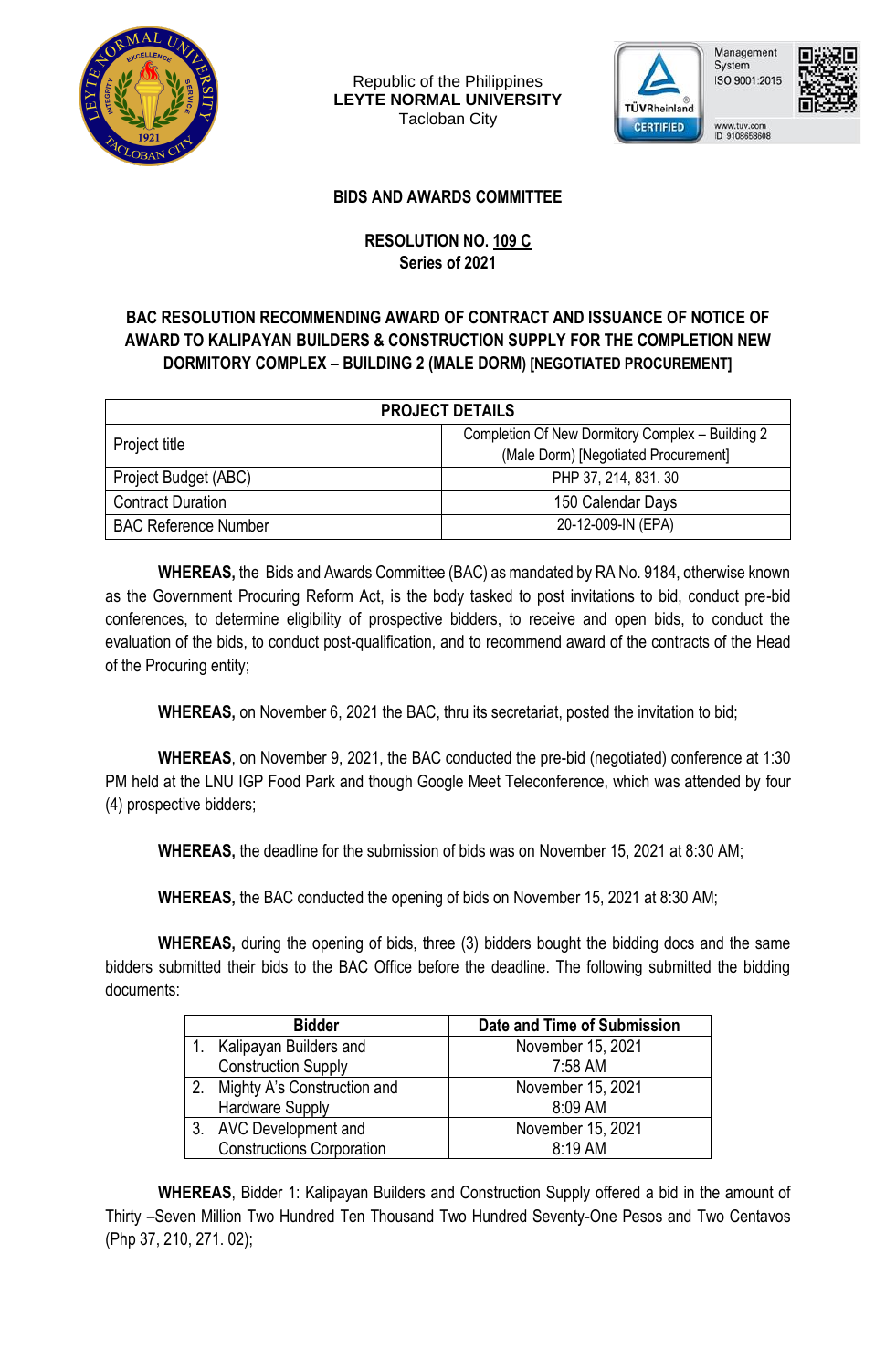





www.tuv.com<br>ID 9108658608

**WHEREAS**, Bidder 2: Mighty A's Construction and Hardware Supply offered a bid in the amount of Thirty-Seven Million One Hundred Ninety-Four Thousand Nine Hundred Thirty-Five Pesos and Forty-Eight Centavos (Php 37, 194, 935.48);

**WHEREAS**, Bidder 3: AVC Development and Constructions Corporation offered a bid in the amount of Thirty-Seven Million Two Hundred Four Thousand Nine Hundred Fifty-Eight Pesos and Seventy-Eight Centavos (Php 37, 204, 958. 78);

**WHEREAS,** during the bid opening, the BAC declared Mighty A's Construction and Hardware Supply as the winning bid as read**;** 

**WHEREAS,** the scheduled bid-evaluation was on November 22, 2021;

**WHEREAS,** with the further verifications and evaluation to be done, the meeting was rescheduled on November 26, 2021 at 3:00 PM;

**WHEREAS,** the Bid Evaluation, in consonance with RA 9184 Section 32.2.1, was conducted on November 26, 2021 by the Technical Working Group where the financial documents of all bidders were evaluated;

**WHEREAS,** the three bids for the project were subjected to an evaluation process;

**WHEREAS,** the following was the result of the recalculations done during the bid-evaluation;

|    | <b>Bidder</b>                                                  | <b>Bid as Read</b>  | <b>Bid as Calculated</b> |
|----|----------------------------------------------------------------|---------------------|--------------------------|
|    | Kalipayan Builders and<br><b>Construction Supply</b>           | Php 37, 210, 271.02 | Php 36, 438, 903. 29     |
| 2. | Mighty A's Construction and<br>Hardware Supply                 | Php 37, 194, 935.48 | Php 37, 205, 209. 40     |
|    | <b>AVC Development and</b><br><b>Constructions Corporation</b> | Php 37, 204, 958.78 | Php 37, 223, 989.60      |

**WHEREAS,** the bid of AVC Development and Constructions Corporation was declared as disqualified since their amount of bid as calculated is above the approved budget of contract (ABC);

**WHEREAS,** the BAC determined the bid submitted by Kalipayan Builders and Construction Supply as the Lowest Calculated Bid and is eligible to proceed with the post-qualification process;

**WHEREAS,** one of the functions of the Bids and Awards Committee (BAC) as stated in the RA 9184 Section 34.1 is to undertake post-qualification proceedings;

**WHEREAS**, RA 9184, in its section 34.1 states that Lowest Calculated Bid shall undergo postqualification in order to determine whether the bidder concerned complies with and is responsive to all the requirements and conditions as specified in the Bidding Documents;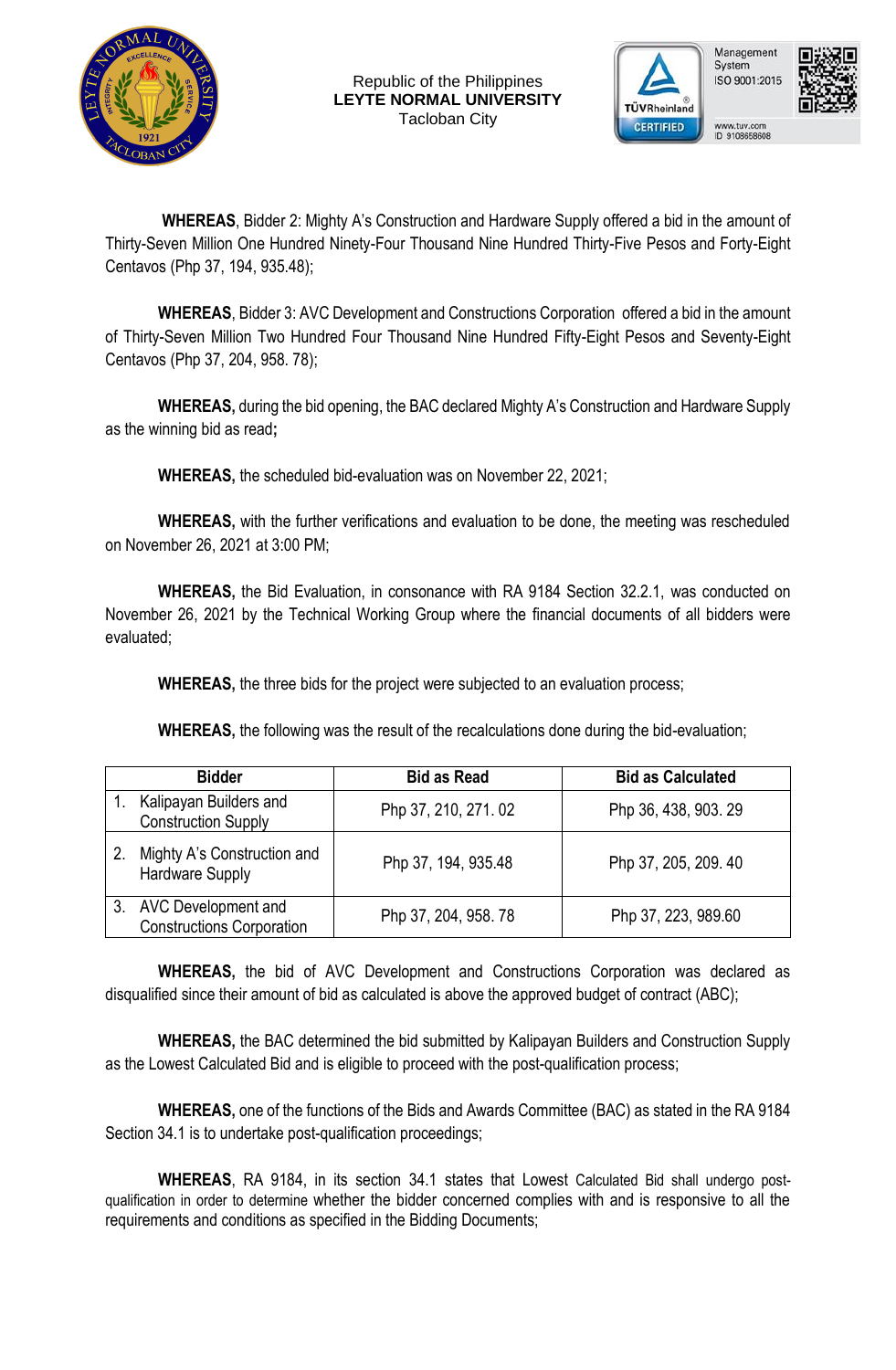

Republic of the Philippines **LEYTE NORMAL UNIVERSITY** Tacloban City





**WHEREAS,** on November 29, 2021, the BAC issued a letter to Kalipayan Builders & Construction Supply for the submission of the Post-qualification requirements which they received on December 1, 2021;

**WHEREAS**, Kalipayan Builders & Construction Supply submitted the post-qualification documents on December 1, 2021;

**WHEREAS**, the post-qualification was done on December 10, 2021 (Friday) to evaluate the legal, technical, and financial documents submitted by Kalipayan Builders & Construction Supply pursuant to Section 34 of Rule X (Post Qualification) of the Revised Implementing Rules and Regulations of Republic Act No. 9184;

**WHEREAS,** upon careful examination, validation and verification of all the technical and financial proposals submitted by Kalipayan Builders & Construction Supply, the BAC, found the bids offered by Kalipayan Builders & Construction Supply, to be compliant with the legal, technical, and financial requirements set forth by the agency pursuant to Section 34 of Rule X Post Qualification of the Revised lmplementing Rules and Regulations of Republic Act No. 9184;

**WHEREAS**, the Lowest Calculated Bid (LCB), Kalipayan Builders & Construction Supply offered a bid in the amount of Thirty-Six Million Four Hundred Thirty-Eight Thousand Nine Hundred Three Pesos and Twenty-Nine Centavos (Php 36, 438, 903. 29);

**WHEREAS**, BAC Resolution No. 105 C declares Kalipayan Builders & Construction Supply as the LCB;

**WHEREAS**, BAC Resolution No. 109 A declares the post-qualification of Kalipayan Builders & Construction Supply;

**WHEREAS**, BAC Resolution No. 109 B declares Kalipayan Builders & Construction Supply as the Lowest Calculated and Responsive Bid;

**WHEREAS**, Kalipayan Builders & Construction Supply bid to an amount of Thirty-Six Million Four Hundred Thirty-Eight Thousand Nine Hundred Three Pesos and Twenty-Nine Centavos (Php 36, 438, 903. 29);

**WHEREAS**, the Kalipayan Builders & Construction Supply is compliant with all the legal, technical, and financial requirement as required in Section 34 of Rule X (Post Qualification) of the Revised lmplementing Rules and Regulations of Republic Act No. 9184.

## **NOW WHEREFORE:**

**BE IT RESOLVED AS IT IS HEREBY RESOLVED**, the LNU – Bids and Awards Committee **recommends the award the contract and issuance of notice of award to KALIPAYAN BUILDERS & CONSTRUCTION SUPPLY FOR THE COMPLETION OF NEW DORMITORY COMPLEX – BUILDING 2 (MALE DORM) [NEGOTIATED PROCUREMENT].**